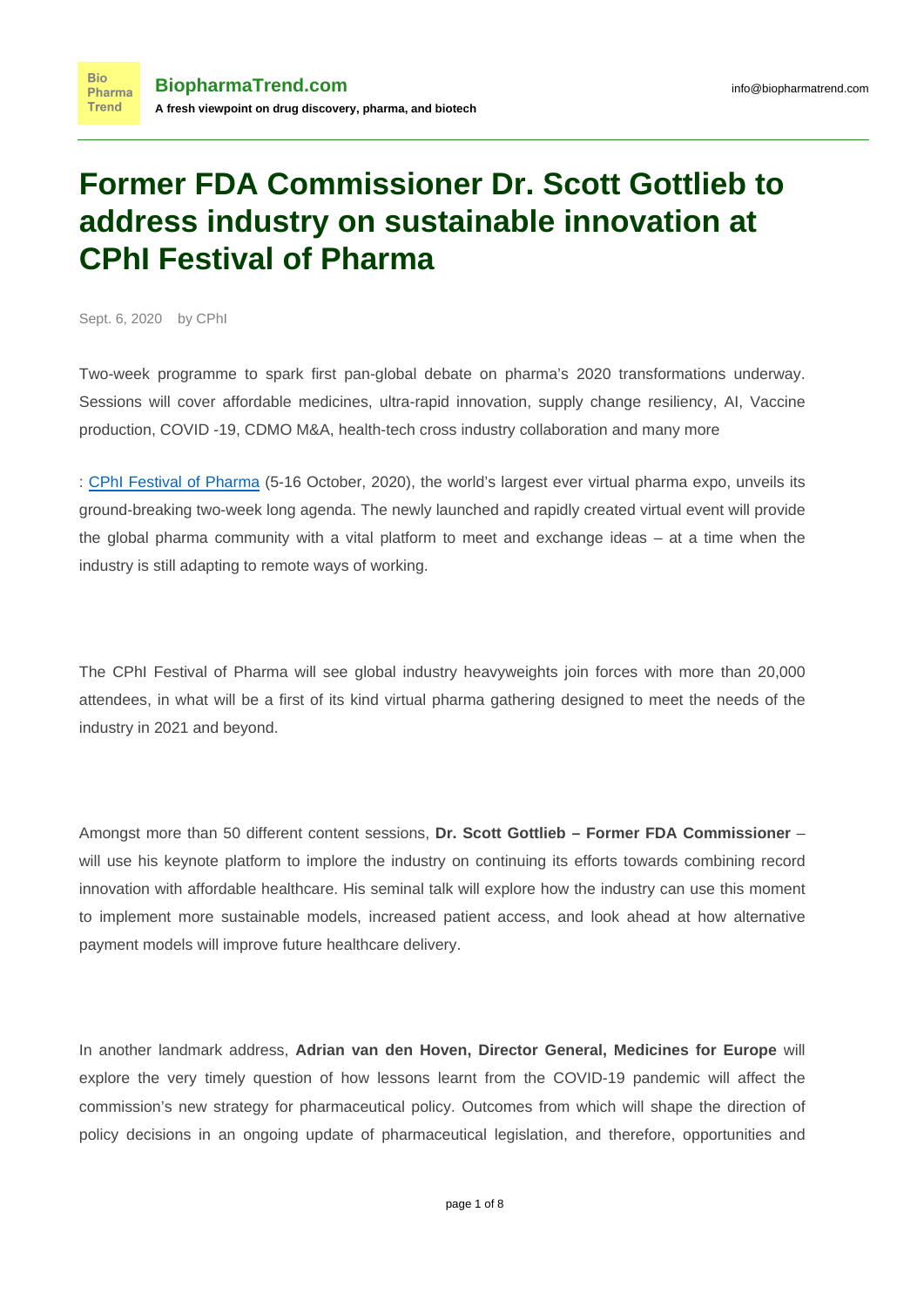**Bio** Pharma **Trend** 

challenges ahead for manufacturers operating both within and outside Europe.

Speaking on the aims of Festival of Pharma, Tara Dougal, head of content at CPhI Festival of Pharma, added: "It's vital in this moment that we empower global pharma with insights and learning in a rapidly evolving global landscape. But of course, global travel restrictions have limited in-person events, so the need for a virtual platform with a holistic perspective has never been greater. To realise our aspirations, we are running the event across two weeks so that we can cover everything from drug discovery and APIs, through to pricing, vaccine development and future technologies like 3D-printed dosages, AI and cell and gene therapies. The great strength of CPhI is that we truly bring everyone together and our content reflects this".

Gil Roth, another industry pioneer as the founder of the PBOA, will apply his forward-looking perspectives in a keynote on 'the future of drug manufacturing'. This session will address the current outlook for the CDMO sector, geopolitics and onshoring as well as the lasting legacy COVID may have on pharma supply chains, clinical trials and inspections.

One of the most recent supply side contingencies government and industry has sought to mitigate against is a reliance on international API sources. In a panel discussion, experts will explore what the future of API production will look like, and how the duality of a growing domestic industry will play out against macro changes for hybrid international sourcing models.

Another key issue in a post-COVID working environment is how companies can maintain productivity in remote settings, while continuing to ensure the welfare of their workforces. CPhI is aiming to lead pharma industry efforts and will run a series of ground-breaking sessions entitled **Wellbeing at Work** covering everything from 'anxiety' and 'brain training' to getting 'better sleep', 'resilience at work' and 'training managers in a digital era'.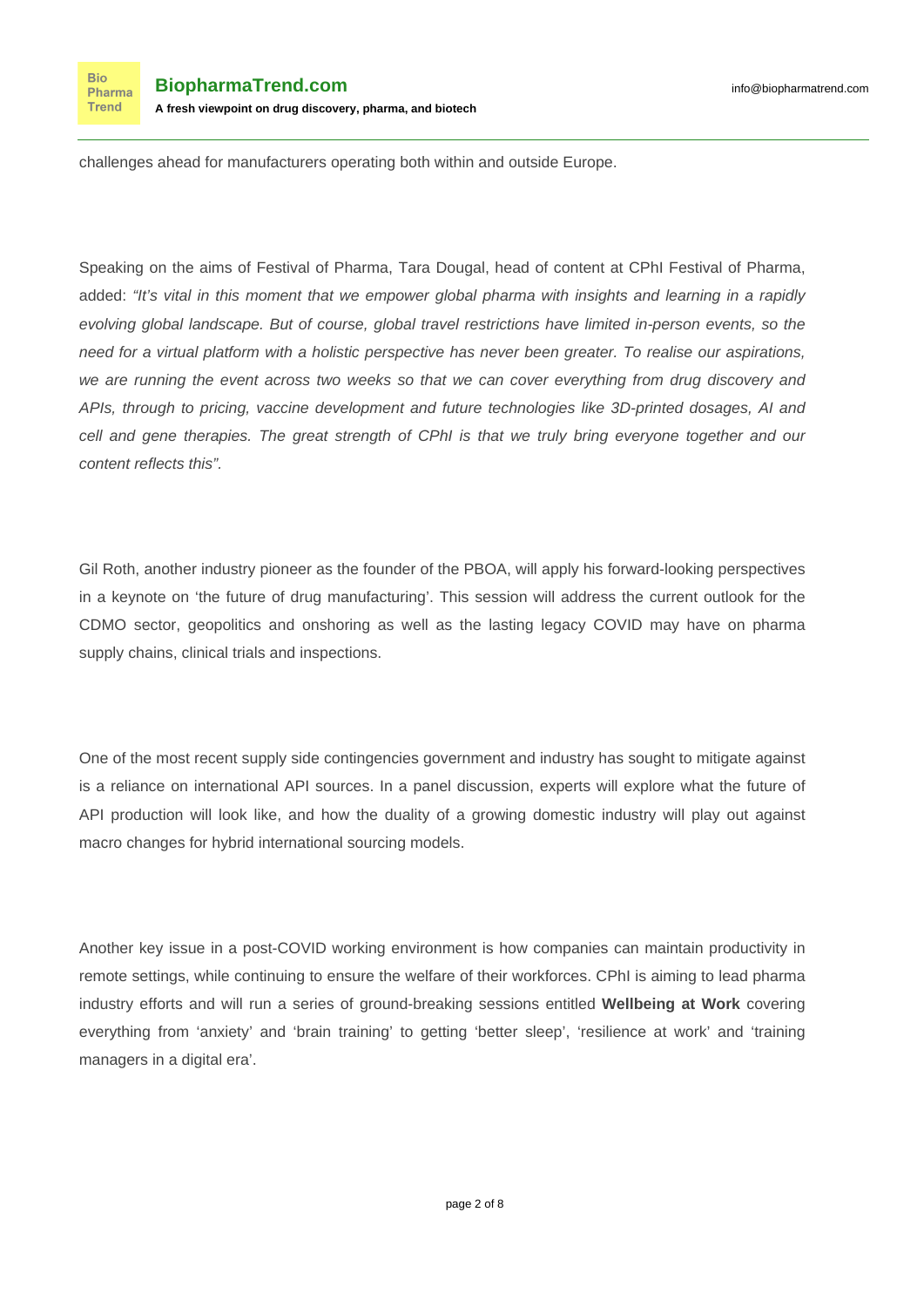Microsoft's National Director US Life Sciences Industry, Dave Meyers, will present his keynote vision on new collaborations between tech and pharma. Cross-sector collaborations will bring about vast improvements in patient engagement and real-world value, with new immersive patient experiences, personalised communications and real-time care.

**"**We have designed the content to be incredibly varied and will feature a range of formats from webinars, panel discussions, and podcasts to traditional media interviews, White Papers and unique market insights. The latter will run in the second week and mirror our traditional World of Pharma podiums with market data on India, Japan and the United States," added Dougal.

The Festival will also include a dedicated **Women in Leadership Forum** – featuring talks by female CEOs of pharma innovators – and a patient centricity session led by a patient advocacy group. Recognising the industry's stellar efforts to rapidly develop new solutions in response to COVID-19, there will be a **Special COVID Innovation Award.** Finally, the eagerly anticipated and hotly contested **CPhI Pharma Awards** will return with a dedicated virtual ceremony, but this year will also include a live webinar for finalists to pitch details of their entries and innovations. Winners will be unveiled across 15 categories covering every aspect of the pharmaceutical industry and supply chain.

[Register here for Festival of pharma](https://www.cphi.com/festival-of-pharma/en/keep-me-informed.html) (including 50% off with Early bird discount if completed by September 06th) and to hear a detailed review of session please listen to our [content preview podcast](https://www.globalpharmainsights.com/podcasts/former-fda-commissioner-dr-scott-gottlieb-address-industry-sustainable-innovation-cphi) [with Tara Dougal.](https://www.globalpharmainsights.com/podcasts/former-fda-commissioner-dr-scott-gottlieb-address-industry-sustainable-innovation-cphi)

**-ENDS-**

**Notes to editors**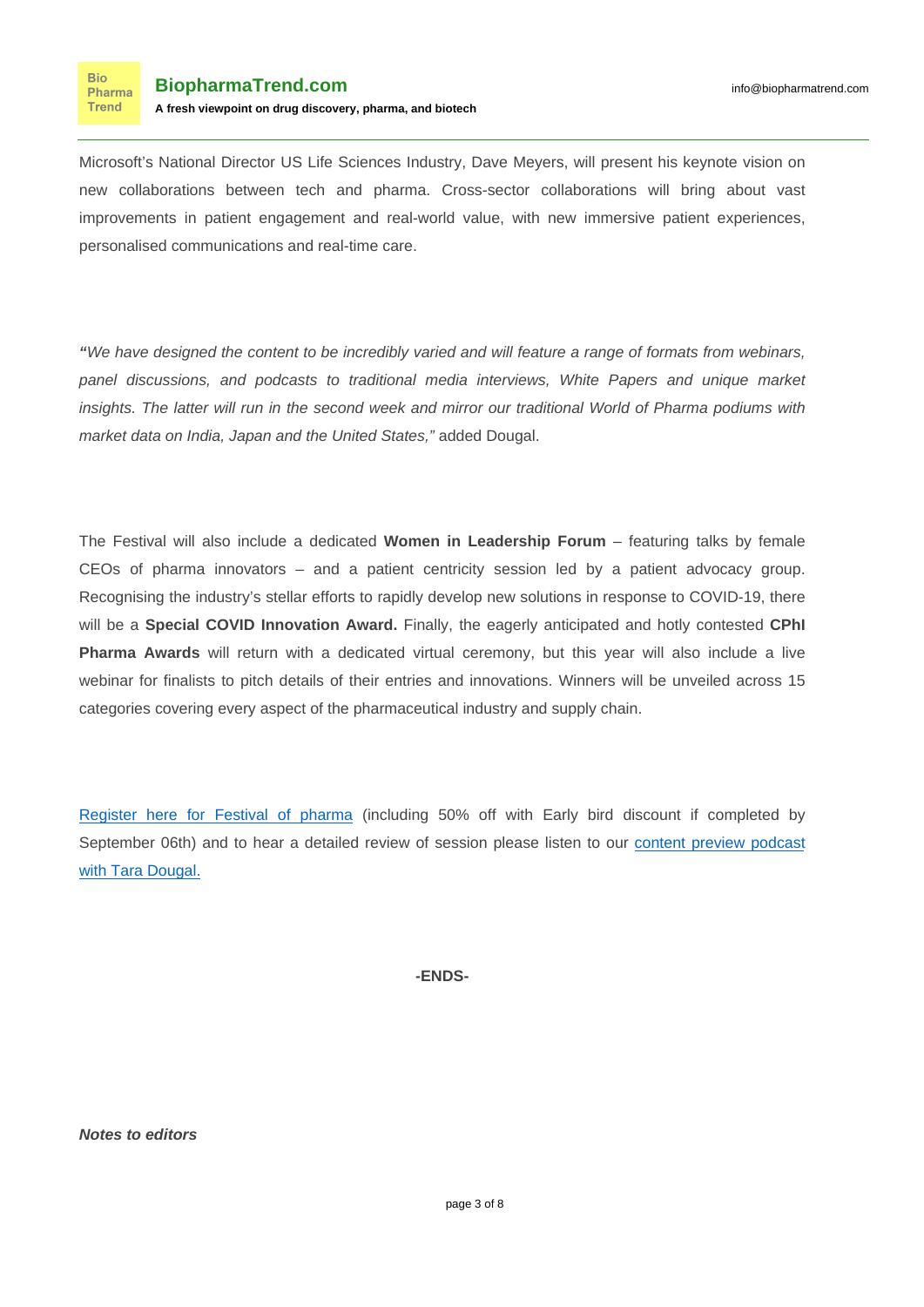## **Provisional Content Agenda**

## **Monday 5th October:**

- Webinar Keynote: COVID-19 Focus How could the lessons learned from COVID-19 apply to the new EU pharmaceutical policy? (11:00)
- Webinar: US Market Outlook Bringing manufacturing home (12:30)
- Webinar Panel: COVID-19 Global Emergencies Innovation Across Boarders: How pharma and innovators are fighting back against COVID-19 and ways forward (14:00 – 15:00)
- Webinar Panel: Drug Discovery Vaccine Development Challenges: Speeding up and scaling up  $(15:30 - 17:00)$
- Podcast Interview Drug Discovery and Vaccine Development

#### **Tuesday 6th October:**

- Webinar Keynote: Future of Drug Delivery (11:00)
- Webinar: Italian Pharma Outlook (in partnership with Teknoscienze) (12:30)
- Webinar Panel Discussion: Natural Extracts Unlocking the potential of cannabinoid derived drugs  $(14:00 - 15:00)$
- Webinar Panel Discussion: Drug Delivery & Development Overcoming tomorrow's formulation challenges (15:30 – 17:00)
- Podcast Interview: Drug Development: The next frontier for CDMOs?

#### **Wednesday 7th October:**

• Webinar Keynote: CDMO Focus – The future of drug manufacturing (11:00)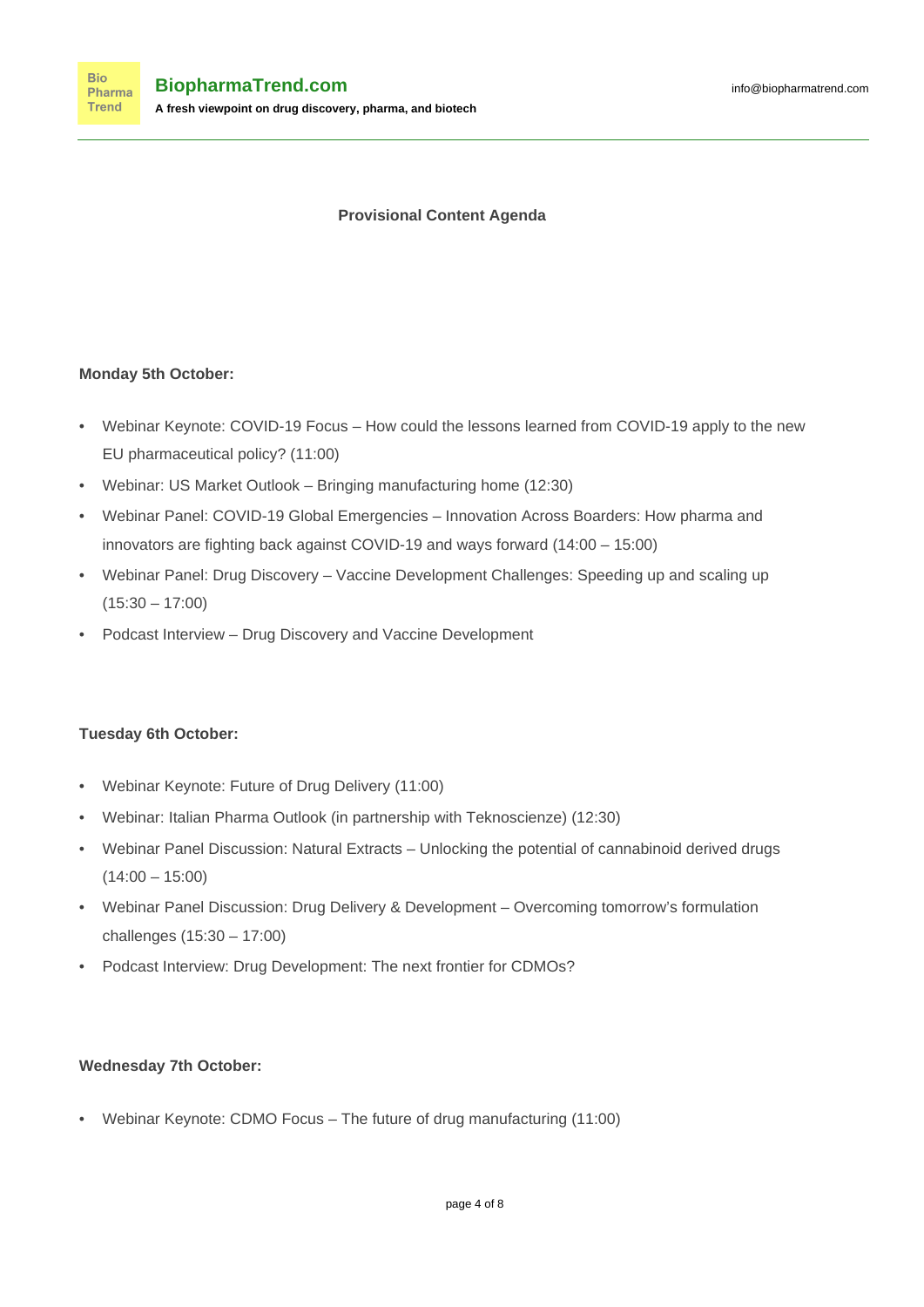- Webinar Panel Discussion: China What does the future of API production look like? (12:30)
- Webinar: M&A in the Cell & Gene sector (14:00 15:00)
- Webinar Panel Discussion: Manufacturing & Outsourcing CDMO trends & outlook (15:30 17:00)
- Podcast Interview: The CDMO response to COVID-19

## **Thursday 8th October:**

**Bio** Pharma **Trend** 

- Webinar Keynote: Redefining supply chain resiliency (11:00)
- Webinar: Saudi Arabia Opening up new opportunities for pharma (12:30)
- Webinar: Introduction to pharmaceuticals in the environment (PiE) and anti-microbial resistance (AMR) (14:00 – 15:00)
- Webinar: Trends in pharma packaging, administration & drug delivery devices (in partnership with Pharmapack) (15:30 – 17:00)
- Podcast Interview: The patient experience

#### **Friday 9th October:**

- Webinar Keynote: Cross-sector collaboration The enormous potential for pharma and tech (11:00)
- Session TBC (12:30)
- Webinar Panel An overview of the main regulatory issues affecting the pharmaceutical industry  $(14:00 - 15:00)$
- Webinar Panel: Digital: AI and Machine Learning (ML) How to meet the increasing global demand for data science, AI and ML and its potential (15:30 – 17:00)
- Podcast Interview: Are 3D printed drugs the future of personalised medicine?

#### **Monday 12th October:**

- Webinar Regulatory Keynote (11:00)
- Webinar: Japan: Market Outlook (12:00)
- Webinar Roundtable: Patient Centricity Beyond the buzzword (14:00 15:00)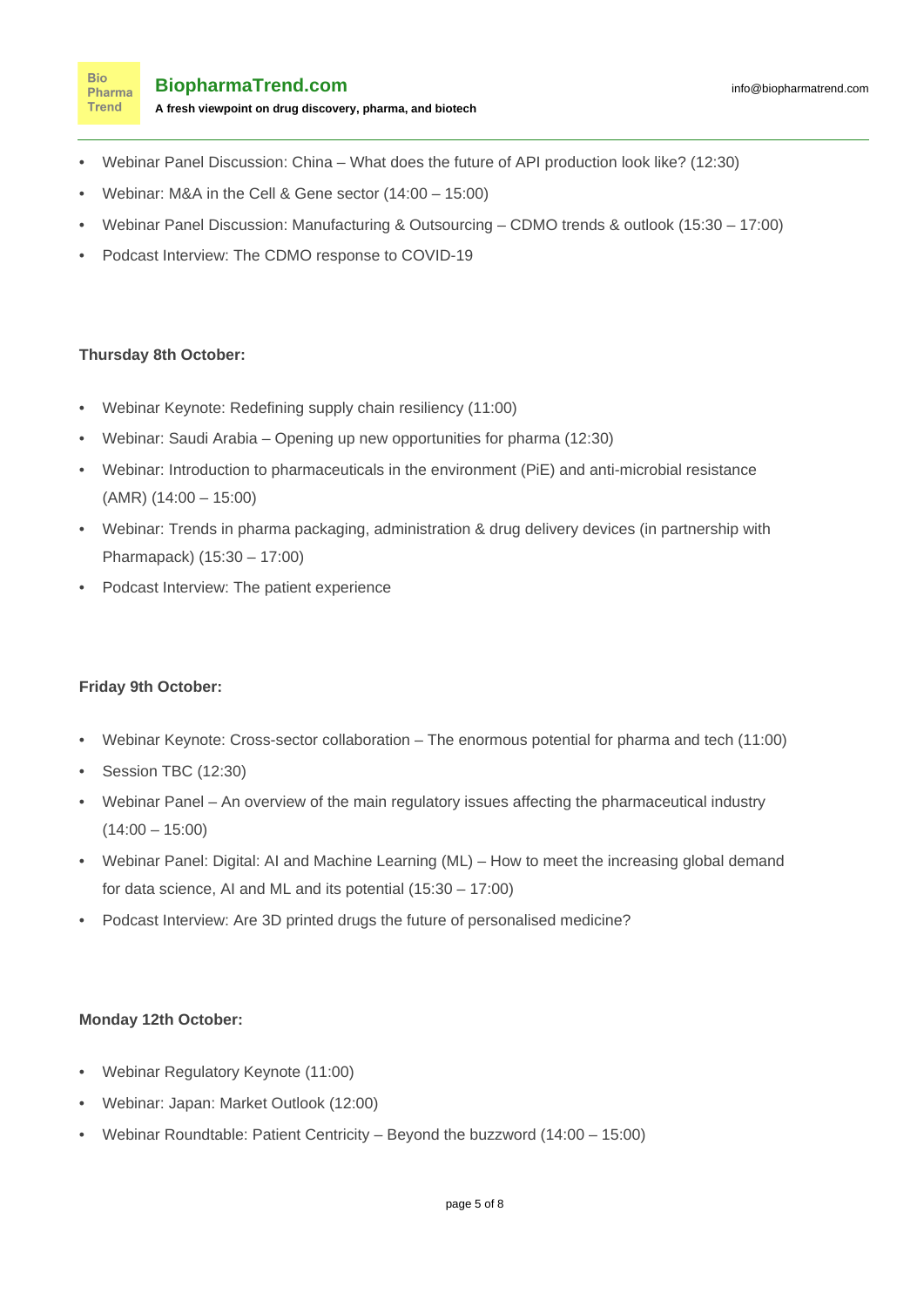- Webinar: CPhI Pharma Awards: Innovation pitch session (16:00 17:30)
- Podcast: Leadership lessons

#### **Tuesday 13th October:**

- Webinar: Market Outlook: US (12:00)
- Webinar Roundtable: Tackling nitrosamine contamination (14:00 15:30)
- CPhI Pharma Awards (16:00 17:30)
- Podcast: Leading start-up innovation in oncology treatments

#### **Wednesday 14th October:**

- Webinar: Market Outlook: India (12:00)
- Webinar Roundtable: Innovation in oncology development (14:00 15:30)
- Women in Leadership Forum (16:00 18:00)
- Podcast: Leadership lessons

#### **Thursday 15th October:**

- Webinar: Pharmapack: Market Outlook (11:00)
- Webinar Roundtable: Impact of API globalisation on drug shortages (14:00 15:30)
- Webinar: Jefferson Institute for Bioprocessing: Virtual facility tour & training workshop (16:00 17:30)
- Podcast: Leadership lessons: COVID-19 Pandemic The surprising invitation to re-evaluate and re-design human capital practices

#### **Friday 16th October:**

- Webinar: China: Market Outlook (12:30)
- Webinar Roundtable: Cell & Gene technology (14:00 15:30)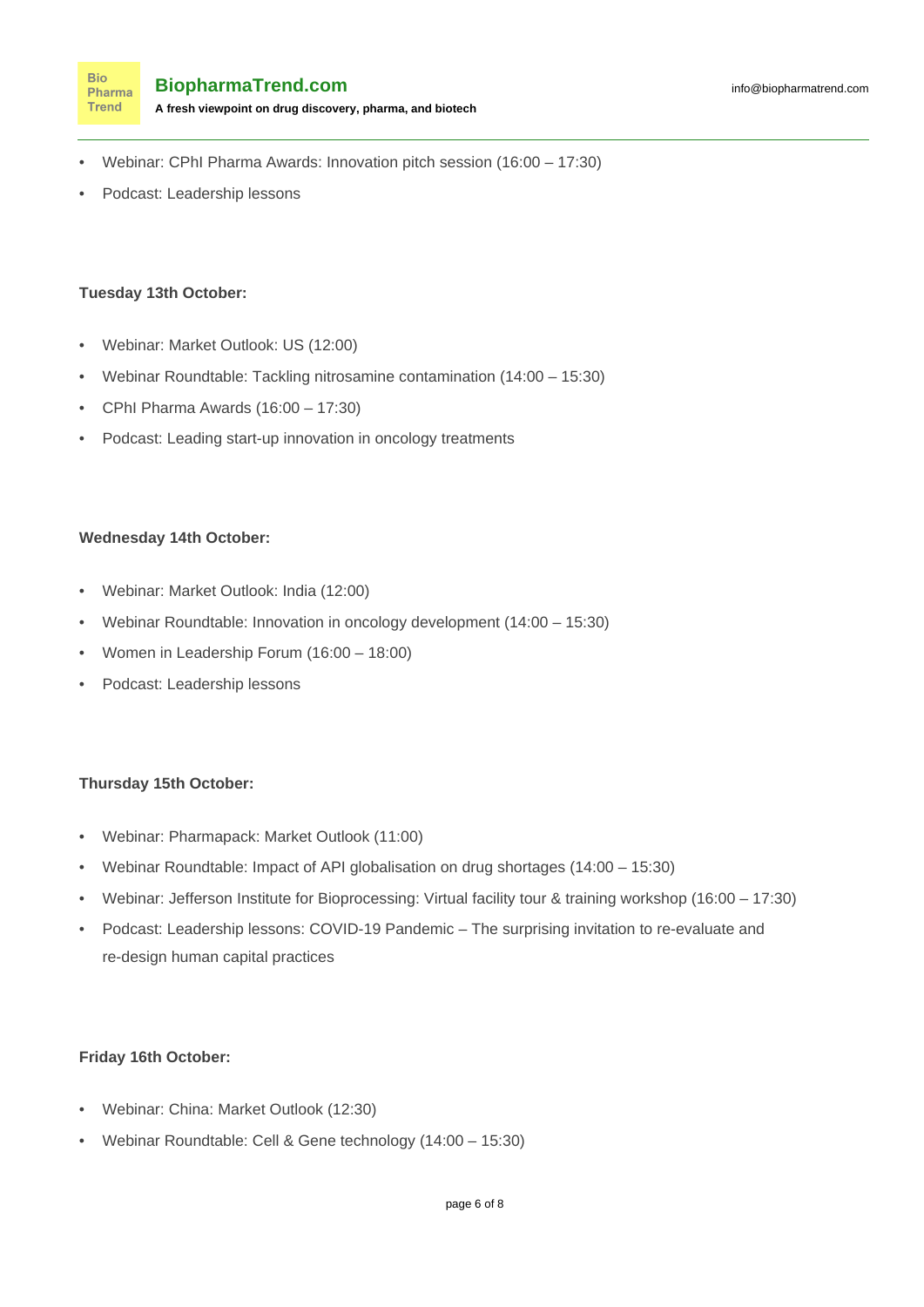

- Webinar: Leadership in times of crisis (in partnership with The Medicine Maker) (16:00 17:30)
- Podcast: Leadership lessons

#### **About CPhI**

CPhI drives growth and innovation at every step of the global pharmaceutical supply chain from drug discovery to finished dosage. Through exhibitions, conferences and online communities, CPhI brings together more than 100,000 pharmaceutical professionals each year to network, identify business opportunities and expand the global market. CPhI hosts events in Europe, Korea, China, India, Japan, South East Asia, North America, and the Middle East and Africa. Co-locating with ICSE for contract services; P-MEC for machinery, equipment & technology; InnoPack for pharmaceutical packaging; bioLIVE for biopharma; Finished Dosage Formulation for every aspect of the finished dosage supply chain; and NEX for natural extract products, applications and solutions. CPhI provides an online buyer and supplier directory at CPhI-Online.com.

For more information visit [https://www.cphi.com](https://www.cphi.com/)

#### **About Informa Markets**

Informa Markets creates platforms for industries and specialist markets to trade, innovate and grow. Our portfolio is comprised of more than 550 international B2B events and brands in markets including Healthcare & Pharmaceuticals, Infrastructure, Construction & Real Estate, Fashion & Apparel, Hospitality, Food & Beverage, and Health & Nutrition, among others. We provide customers and partners around the globe with opportunities to engage, experience and do business through face-to-face exhibitions, specialist digital content and actionable data solutions. As the world's leading exhibitions organiser, we bring a diverse range of specialist markets to life, unlocking opportunities and helping them to thrive 365 days of the year.